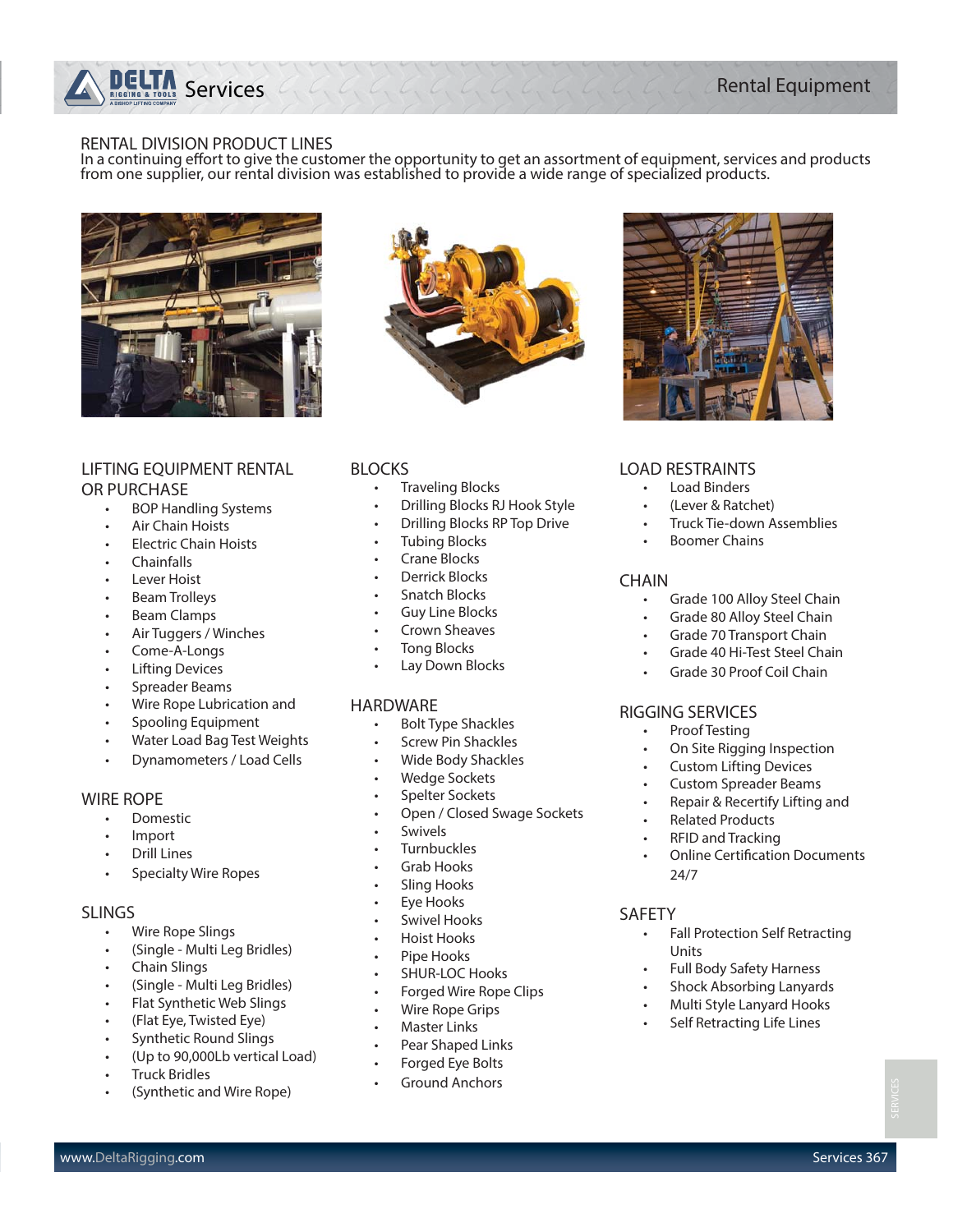

## AIR CHAIN HOISTS

- Capacity Range: 1/2 Ton 100 Ton
- Lengths of Lift: Up to 250 Ft.
- Hook or Trolley Mount
- Low Headroom Available
- Chain Containers
- Roper or Push button control





## ELECTRIC CHAIN HOISTS

- Capacity Range: 1/2 Ton 25 Ton
- Lengths of Lift: Up to 250 Feet
- Hook or Trolley Mount
- Low Headroom Availability
- Chain Containers
- Push Button or Radio Frequency Drive Control

## MANUAL CHAIN & LEVER HOISTS

- Chain Falls: Large Range of Capacities from
- $1/2$  Ton 50 Ton
- Lever Hoists (Come-a-longs): Large Range of
- Capacities from 3/4 Ton 9 Ton
- Standard or Overload Protection Slip Clutch
- Double Pawl Weston Style Brake
- Fully Machined Steel Load Sheaves
- Fully Enclosed Gear Train and
- Caged Internal Bearings
- Chain Fall Roller Thrust Bearings on Bottom
- Hooks Allowing Hook to Rotate Under Load

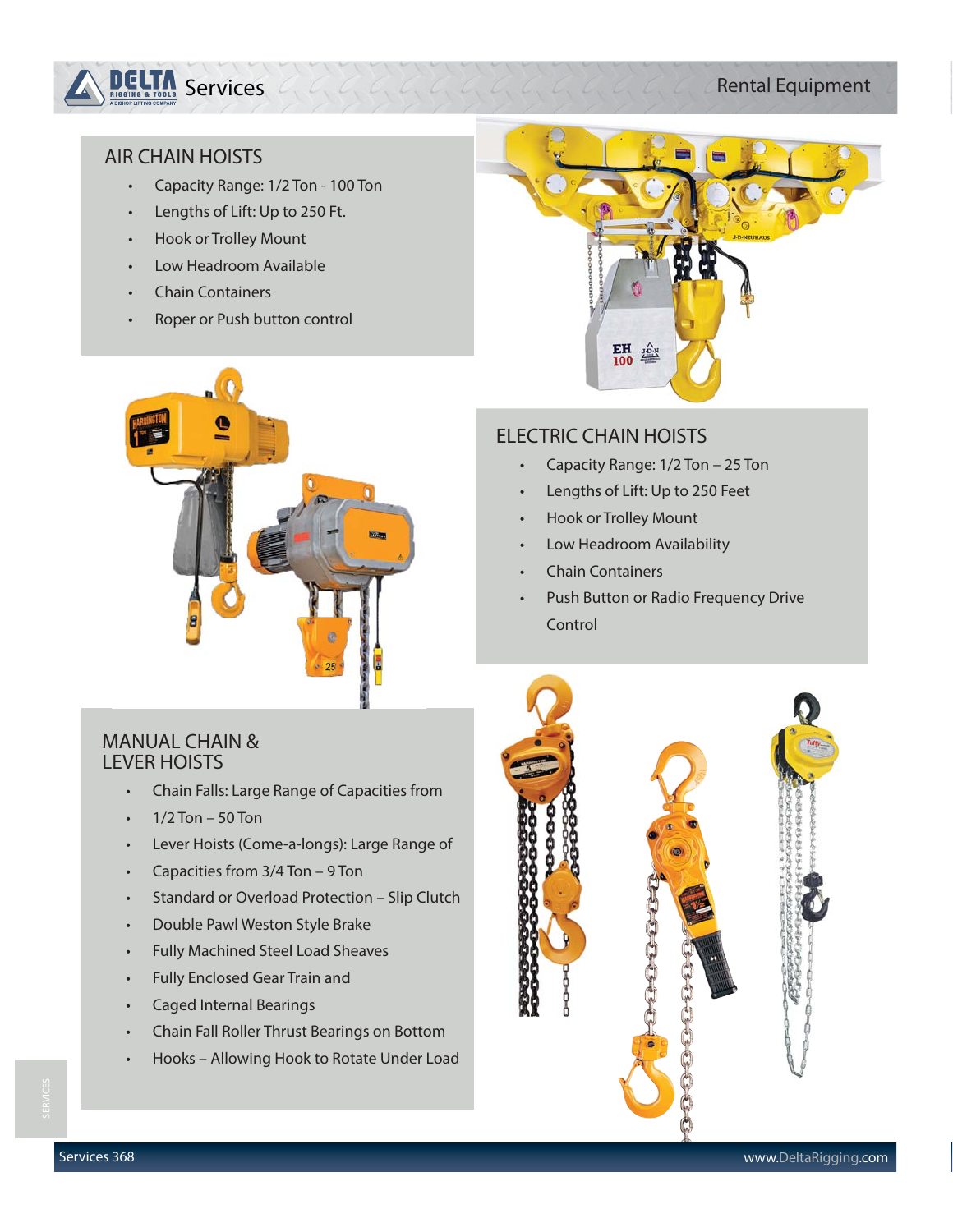## Rental Equipment

## $\blacksquare$  Services  $C, C, C, C, C, C, C, C, C, C, C, C, C, C, C, C$



#### RIGGING & HARDWARE

- Wire Rope Slings
- Synthetic Slings
- **Shackles**
- **Turnbuckles**
- Rigging Equipment of all Kinds and Capacities
- Large Capacity Wire Rope Slings (Greater than 3/4" in Diameter)

#### AIR TUGGERS

- Capacity Range: 1,000 30,000 lb Line Pull
- Drum Widths Range: 12" 60" (Wire Rope Storage Capacity)
- Single or Double Drum Types
- **Options** 
	- Manual or Auto Brake
	- Drum Guard
	- **Line Guide**
	- Remote Push Button Control
	- Man-Riding Units





## BEAM TROLLEYS

- Capacity Range 1 Ton 100 Ton
- Plain, Hand-Geared or Powered (Air / Electric)
- **Types** 
	- Standard or Wide Flange Availability
	- Preset or Adjustable Types
	- Low Headroom Availability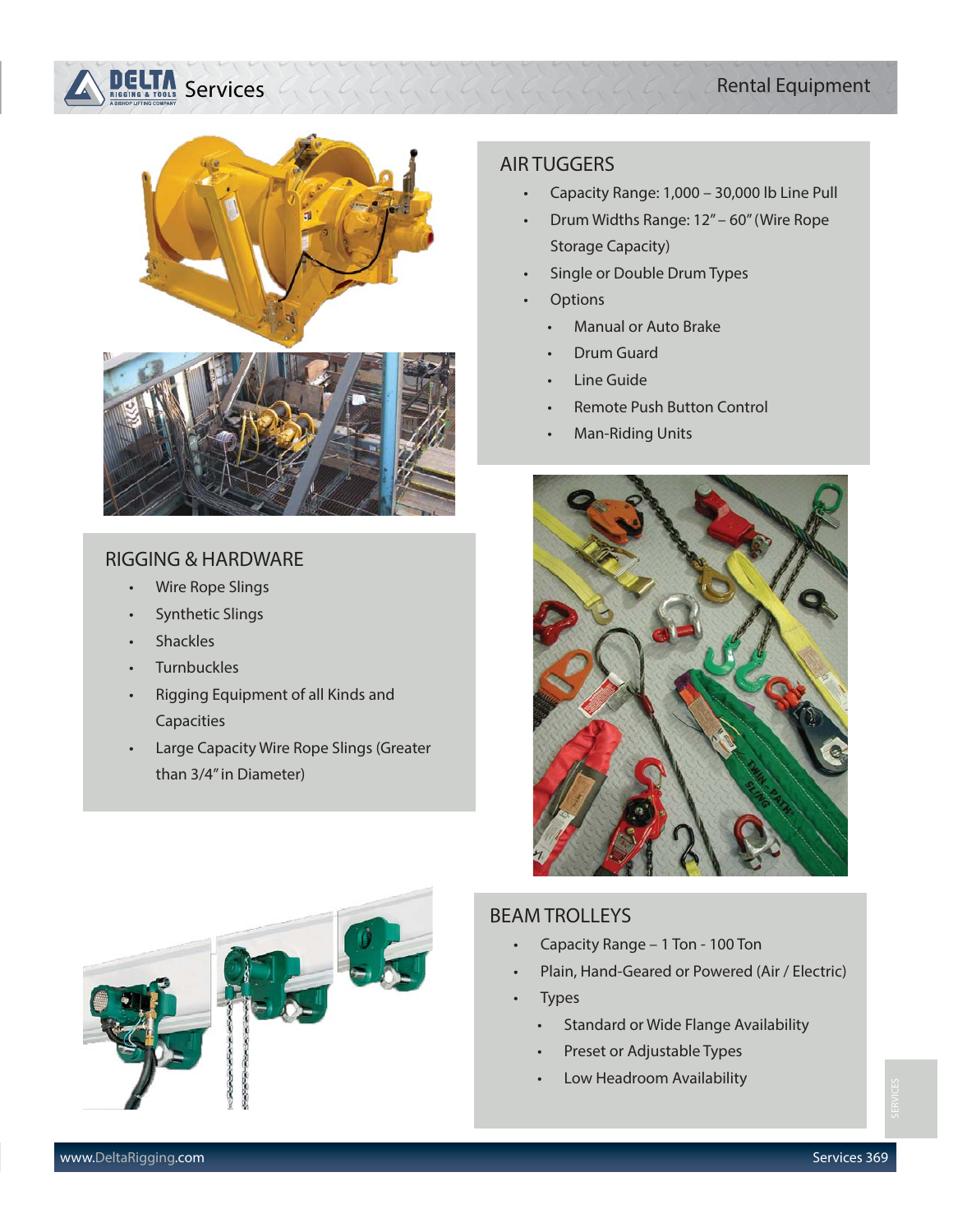

### Rental Equipment

#### BEAM CLAMPS

- Capacity Range: 1 Ton 33 Ton
- Adjustable Type
- Wide Flange Availability
- For Vertical and Up to 15 Degrees of Vertical
- Personnel Tie-Off Types Available



## HILMAN ROLLER RENTALS

- Up to 200 Ton Capacity
- Various Models: Swivel Top, Narrow, Wide and Accu-roll Available
- Vessel Moving, Machinery Moving, Load Transfer



## MODULIFT MODULAR LIFTING BEAMS

- Adjustable Spans Using Inserted Struts
- 2 Ton 1600 Ton Capacity
- Spans from 1' 170'
- Optional Top and Bottom Sling Potential
- Used in Applications Where Load Weight
- Distribution needs to be Equalized

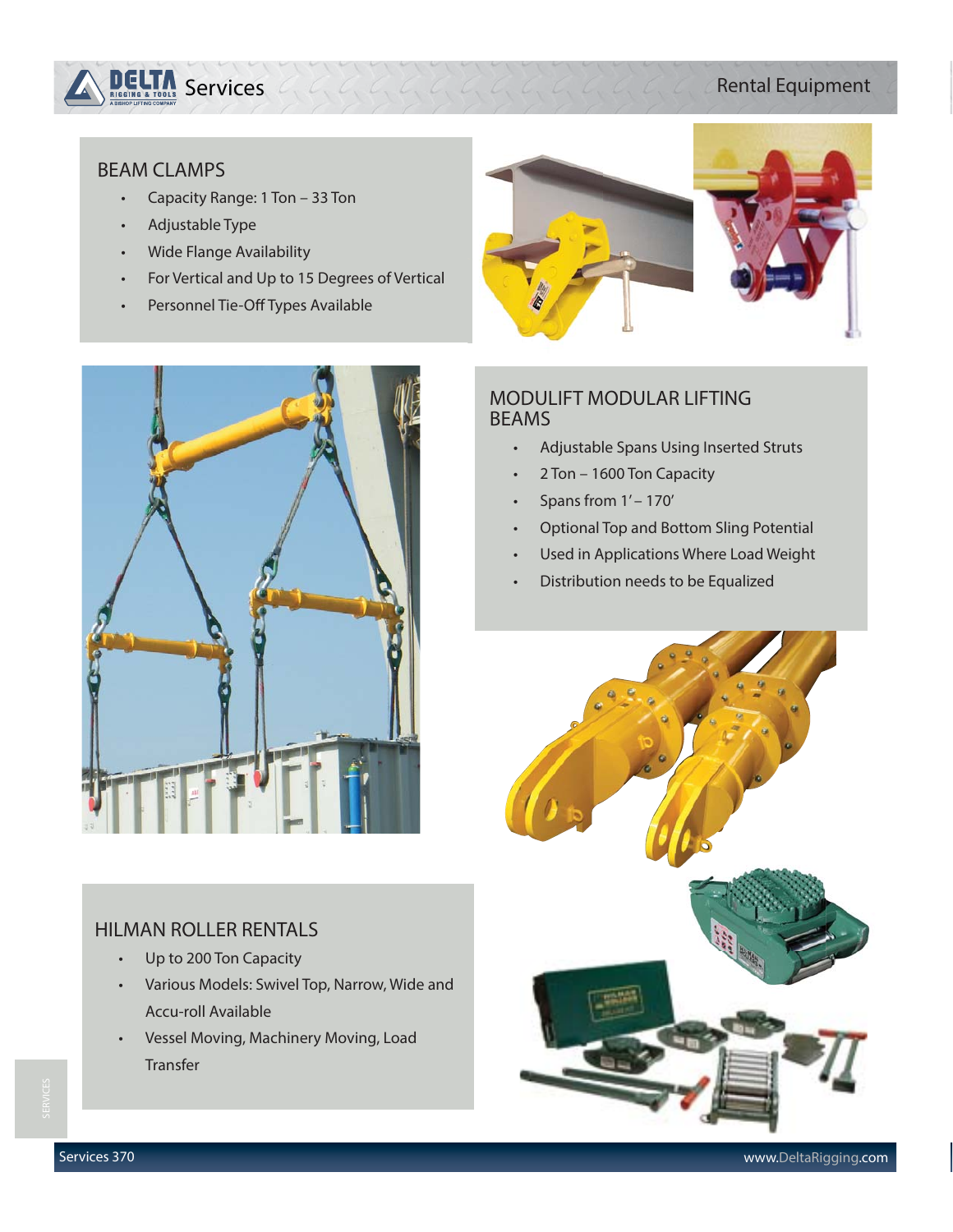### Rental Equipment

## Services



#### HYDRAULIC RAMS & PUMPS

- Single or Double Acting Rams
- Rams Up to 500 Ton Capacity with Various
- Collapsed Heights and Strokes
- High Tonnage Rams
- Low Profile Rams
- Hand, Pneumatic or Electric Pumps
- Synchronized Lifts
- Hydraulic Lifting Systems up to 500 Tons on a Single Ram

## WIRE ROPE SPOOLING & LUBRICATION RENTAL EQUIPMENT

- The SP RR50 SPOOLER
- 44 HP Electric Start Diesel Engine
- Powered Hydraulic Variable Speed Drive System, 0-8 RPM
- Capable of 200,000 in/lbs of Torque
- Handles Reels up to 120" Diameter by 75" Wide by 50,000 lbs





## ADJUSTABLE GANTRY CRANE

- Adjustable Height and Span
- Aluminum Up to 3 Ton Capacity
- Steel Up to 10 Ton Capacity
- Useful Where Overhead Cranes or Portable
- Cranes are not Optional

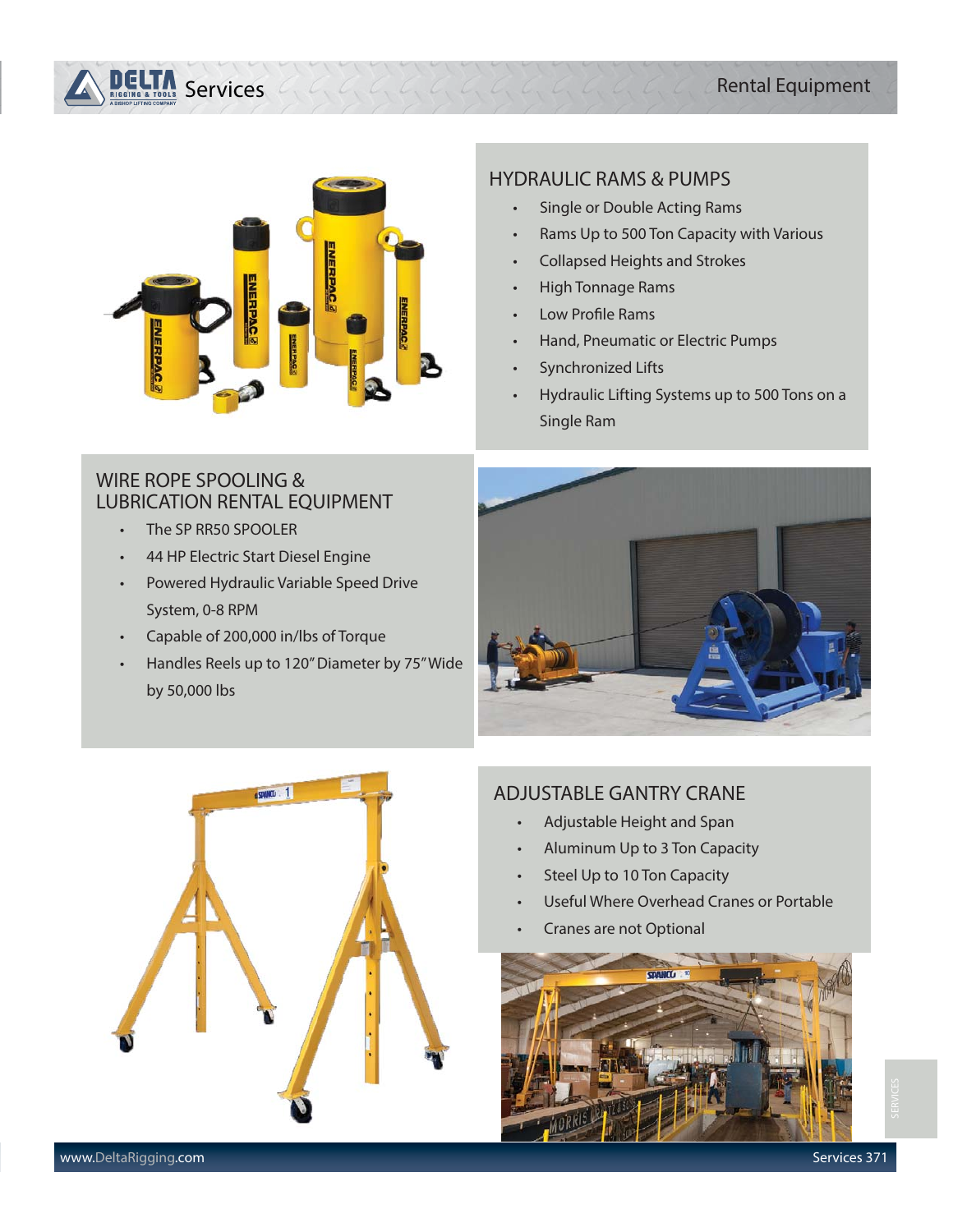

#### OFFSHORE RENTAL EQUIPMENT

Our equipment is designed, engineered, and certified for offshore use and meets all offshore safety requirements and regulations. All equipment comes with certified lifting slings that meet ASME B30.9 lifting standards.

- Diesel air compressors
- Air tuggers
- Jet pumps
- Waterblasters
- Hydraulic units
- Hydraulic tools
- Diesel pumps
- Hydro-test pumps

• Diesel welding machines

• Calibrated recorders and digital dead weight testers

- Gas detectors
- Portable lighting
- Air spiders
- **FLow meters**
- LARS systems
- Underwater video cameras
- WACHS Subsea Cutting Tools
- Baskets
- Assortment of diving-related equipment and topside contractor tools.



## WWW.MORGANCITYRENTALS.COM